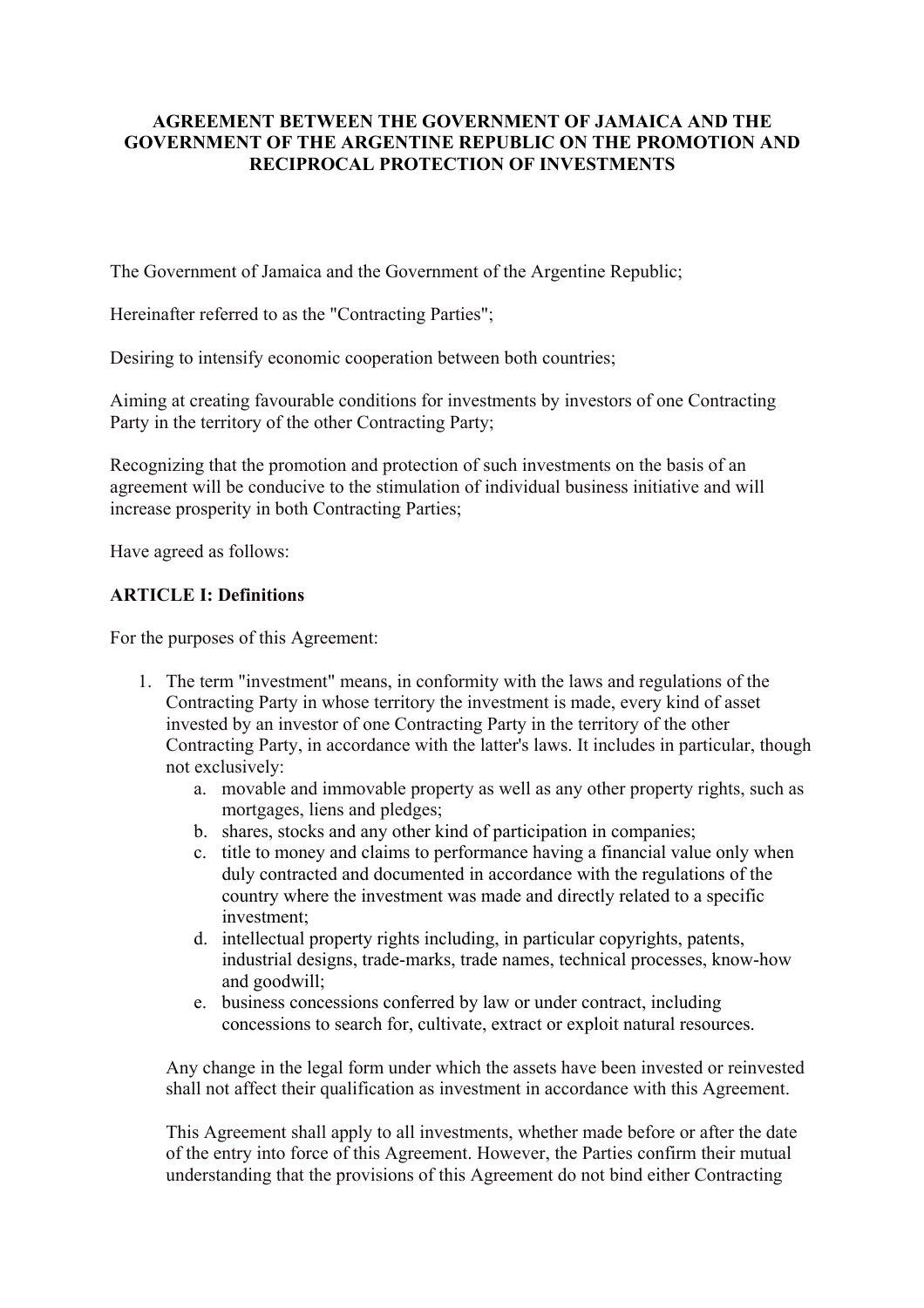Party in relation to any act or fact which took place or any situation which ceased to exist before the date of entry into force of this Treaty.

- 2. The term "investor" means:
	- a. any natural person who is a national of a Contracting Party in accordance with its laws;
	- b. any legal person constituted in accordance with the laws and regulations of a Contracting Party and having its seat in the territory of that Contracting Party, whether or not for pecuniary profit.
- 3. The provisions of this Agreement shall not apply to the investments made by natural persons who are nationals of one Contracting Party in the territory of the other Contracting Party if such persons, not having entered that territory as investors, have been residents in the latter Contracting Party for more than two years, unless it is proved that the investment was admitted into its territory from abroad.
- 4. The term "returns" means all amounts yielded by an investment such as profits, dividends, interests, royalties and other current income.
- 5. The term "territory" means the national territory of either Contracting Party, including those maritime areas, adjacent to the outer limit of the territorial sea, of the national territory, over which the Contracting Party concerned may, in accordance with international law, exercise sovereign rights or jurisdiction.

# **ARTICLE 2: Promotion of Investments**

Each Contracting Party shall, within the framework of its national policies, encourage and create favourable conditions for investors of the other Contracting Party to invest capital in the territory, and they shall consult with each other as to the most effective ways to achieve that purpose.

Each Contracting Party shall admit such investments subject to its laws and regulations.

### **ARTICLE 3: Protection of Investments**

- 1. Each Contracting Party shall at all times, ensure fair and equitable treatment of the investments by investors of the other Contracting party and shall not impair the management, maintenance, use, enjoyment or disposal thereof through unjustified or discriminatory measures.
- 2. Each Contracting Party, once it has admitted investments in its territory by investors of the other Contracting Party shall grant full legal protection to such investments and shall accord them treatment which is no less favourable than that accorded to investments by its own investors or by investors of third States.
- 3. Notwithstanding the provisions of Paragraph 2), of this Article, the treatment of the most favoured nation shall not apply to privileges which either Contracting Party accords to investors of a third State because of its membership in, or association with a free trade area, customs union, common market or regional agreement.
- 4. The provisions of Paragraph 2) of this Article shall not be construed so as to oblige one Contracting Party to extend to investors of the other contracting Party the benefit of any treatment, preference or privilege resulting from an international agreement relating wholly or mainly to taxation.
- 5. The provisions of Paragraph 2) of this Article shall neither be construed so as to extend to the investors of the other Contracting Party the benefit of any treatment,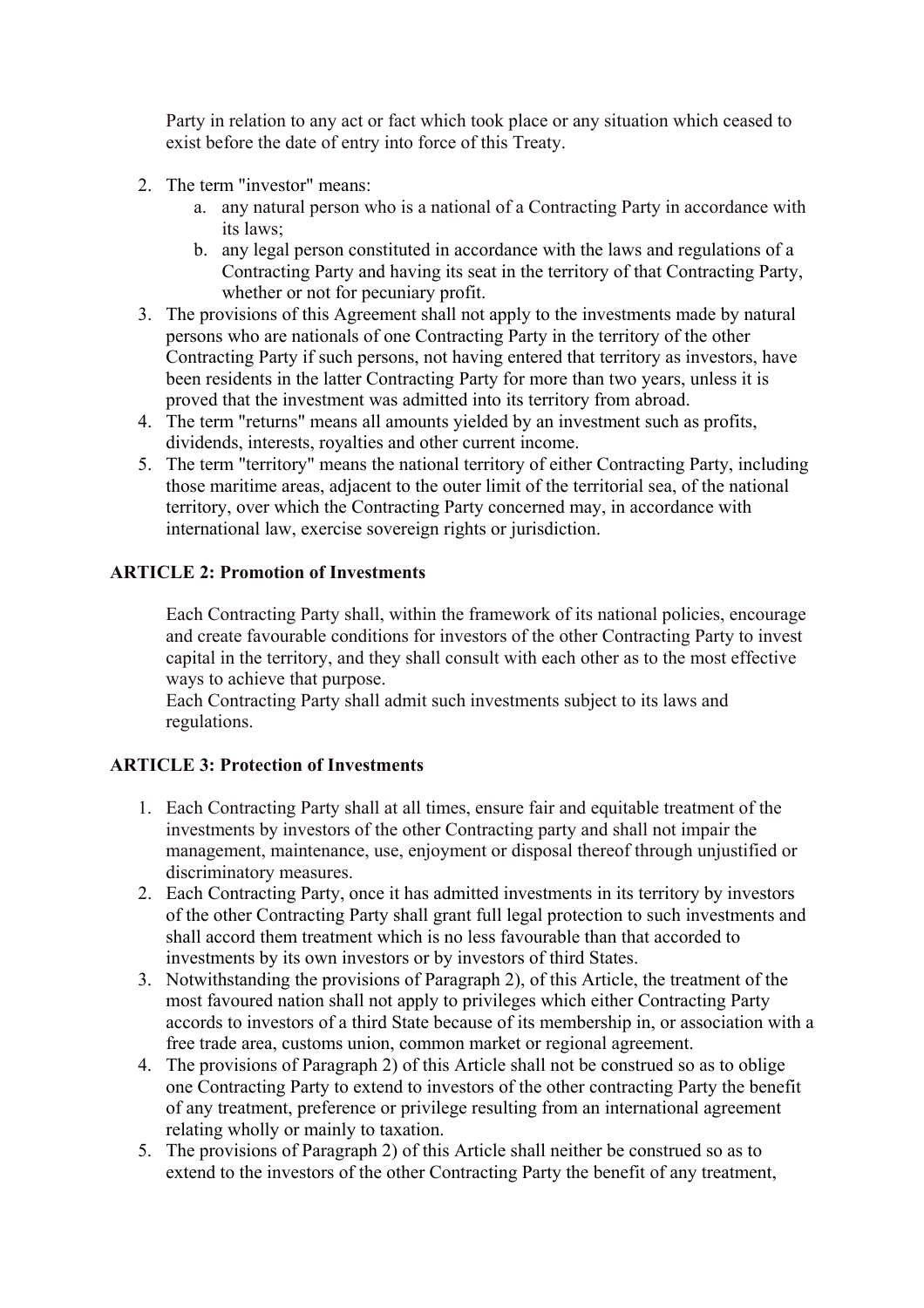preference or privilege resulting from the bilateral agreements providing for concessional treatment concluded by the Argentine Republic and Italy on l0 December 1987 and with Spain on 3 June 1988.

### **ARTICLE 4: Expropriation and Compensation**

- 1. Neither of the Contracting Parties shall take any measure of nationalization or expropriation or any other measure having the same effect against investments in its territory belonging to investors of the other Contracting Party, unless the measures are taken in the public interest, on a non-discriminatory basis and under due process of law. The measures shall be accompanied by provisions for the payment of prompt, adequate and effective compensation. Such compensation shall amount to the market value of the expropriated investment immediately before the expropriation or before the impending expropriation was publicly announced, shall include interest from the date of expropriation at a normal commercial rate, shall be paid without delay and shall be effectively realizable and freely transferable. In determining the compensation, due weight shall be given to any factors which might have affected the value before the measures wore publicly announced.
- 2. Investors of either Contracting Party who suffer losses of their investments in the territory of the other Contracting Party due to war or other armed conflict, a state of national emergency, revolt, insurrection or riot shall be accorded with respect to restitution, indemnification, compensation or other settlement, a treatment which is no less favourable than that accorded to its own investors on to investors of any third **State**

# **ARTICLE 5: Transfer of Funds**

- 1. Each Contracting Party shall grant investors of the other Contracting Party the unrestricted right to transfer payments related to investments, in particular, though not exclusively, of:
	- a. the capital and additional sums necessary for the maintenance and development of the investments;
	- b. the returns;
	- c. the proceeds from a total or partial sale or liquidation of an investment;
	- d. the earnings of nationals of one Contracting Party who are allowed to work in connection with an investment in the territory of the other;
	- e. compensations provided for in Article 4.
- 2. Transfers shall be effected without delay in freely convertible currency, at the normal applicable exchange rate at the date of the transfer, in accordance with the procedures established by the Contracting Party in whose territory the investment was made, which procedures shall not impair the substance of the rights set forth in this Article.

# **ARTICLE 6: Subrogation**

1. If a Contracting Party or any agency designated by it makes a payment to any of its investors under a guarantee or insurance it has Contracted in respect of an investment, the other Contracting Party shall recognize the validity of the subrogation in favour of the former Contracting Party or its agency to any right or title held by the investor. The Contracting Party or any agency thereof shall, within the limits of subrogation, be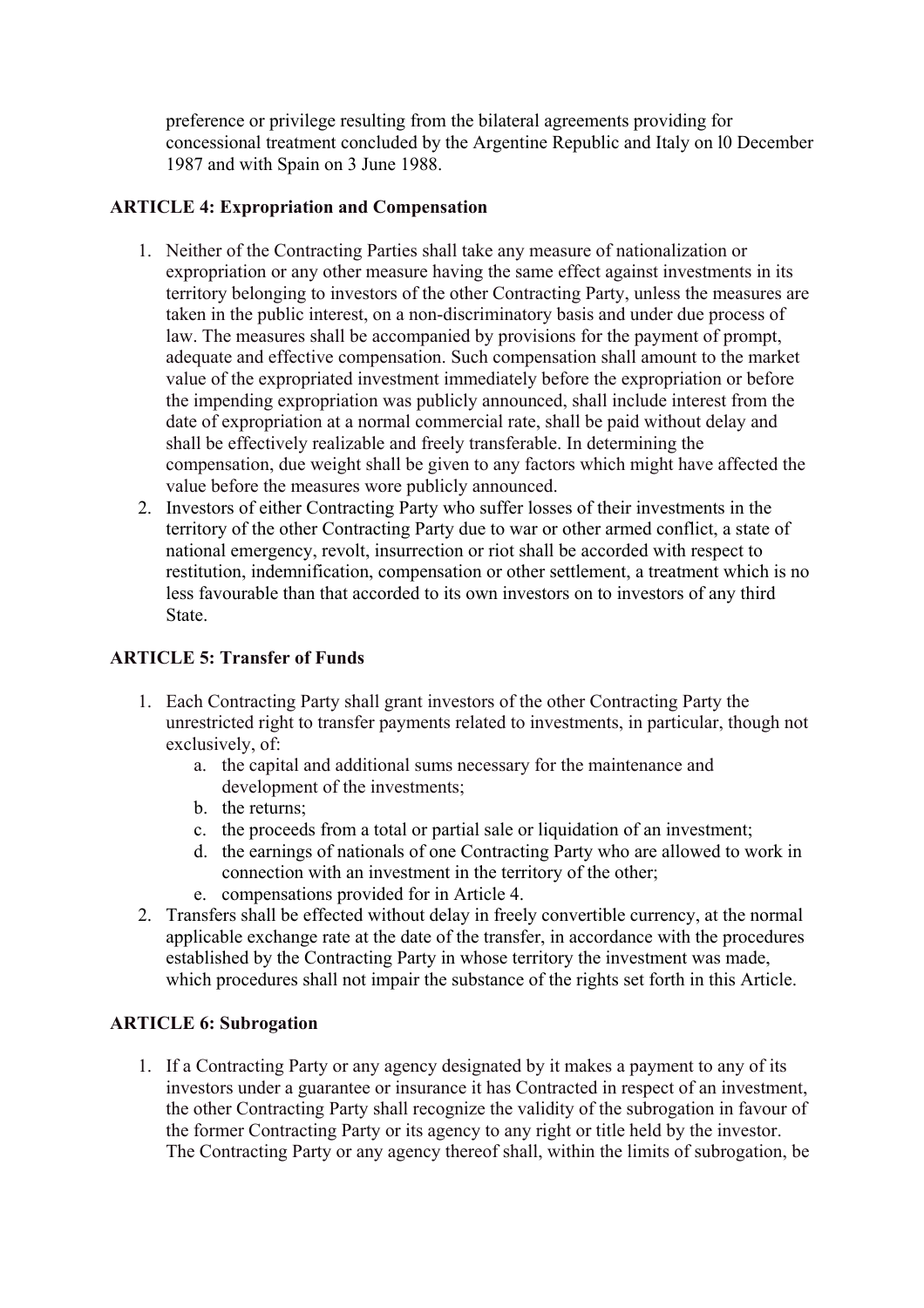entitled to exercise the same rights which the investor would have been entitled to exercise.

2. In the case of subrogation as defined in Paragraph 1) above, the investor shall not pursue a claim unless authorized to do so by the Contracting Party or its agency.

### **ARTICLE 7: Application of other Rules**

If the provisions of the law of either Contracting Party or obligations under international law existing at present or established hereafter between the Contracting Parties in addition to the present Agreement or if any Agreement between an investor of one Contracting Party and the other Contracting Party contain rules, whether general or specific entitling investments by investors of the other Contracting Party to a treatment more favourable than is provided for in the present Agreement, such rules shall, to the extent that they are more favourable, prevail over the present Agreement.

### **ARTICLE 8: Settlement of Disputes between the Contracting Parties**

- a. Disputes between the Contracting Parties concerning the interpretation or application of this Agreement should, if possible, be settled through the diplomatic channel;
- b. If a dispute between the Contracting Parties cannot thus be settled within six months from the beginning of the negotiations, it shall upon the request of either Contracting Party be submitted to an arbitral tribunal.
- c. Such an arbitral tribunal shall be constituted for each individual case in the following way. Within two months of the receipt of the request for arbitration each Contracting Party shall appoint one member of the tribunal. Those two members shall then select a national of a third State who on approval by the two Contracting Parties shall be appointed Chairman of the tribunal. The Chairman shall be appointed within two months from the date of appointment of the other two members.
- d. If within the periods specified in Paragraph 3) of this Article the necessary appointments have not been made, either Contracting Party may, in the absence of any other agreement, invite the President of the International Court of Justice to make any necessary appointments. If the President is a national of either Contracting Party or if he is otherwise prevented from discharging the said function, the Vice President shall be invited to make the necessary appointments. If the Vice President is a national of either Contracting Party or if he too is prevented from discharging the said function, the member of the International Court of Justice next in seniority, who is not a national of either Contracting Party, shall be invited to make the necessary appointments.
- e. The arbitral tribunal shall reach its decision by a majority of votes. Such decision shall be binding on both Contracting Parties. Each Contracting Party shall bear the cost of its own member of the tribunal and of its representation in the arbitra1 proceedings; the cost related to the Chairman and the remaining costs shall in principle be borne in equal parts by the Contracting Parties. The tribunal may, however, in its decision direct that a higher proportion of costs shall be borne by one of the two Contracting Parties, and this award shall be binding on both Contracting Parties. The tribunal shall determine its own procedure.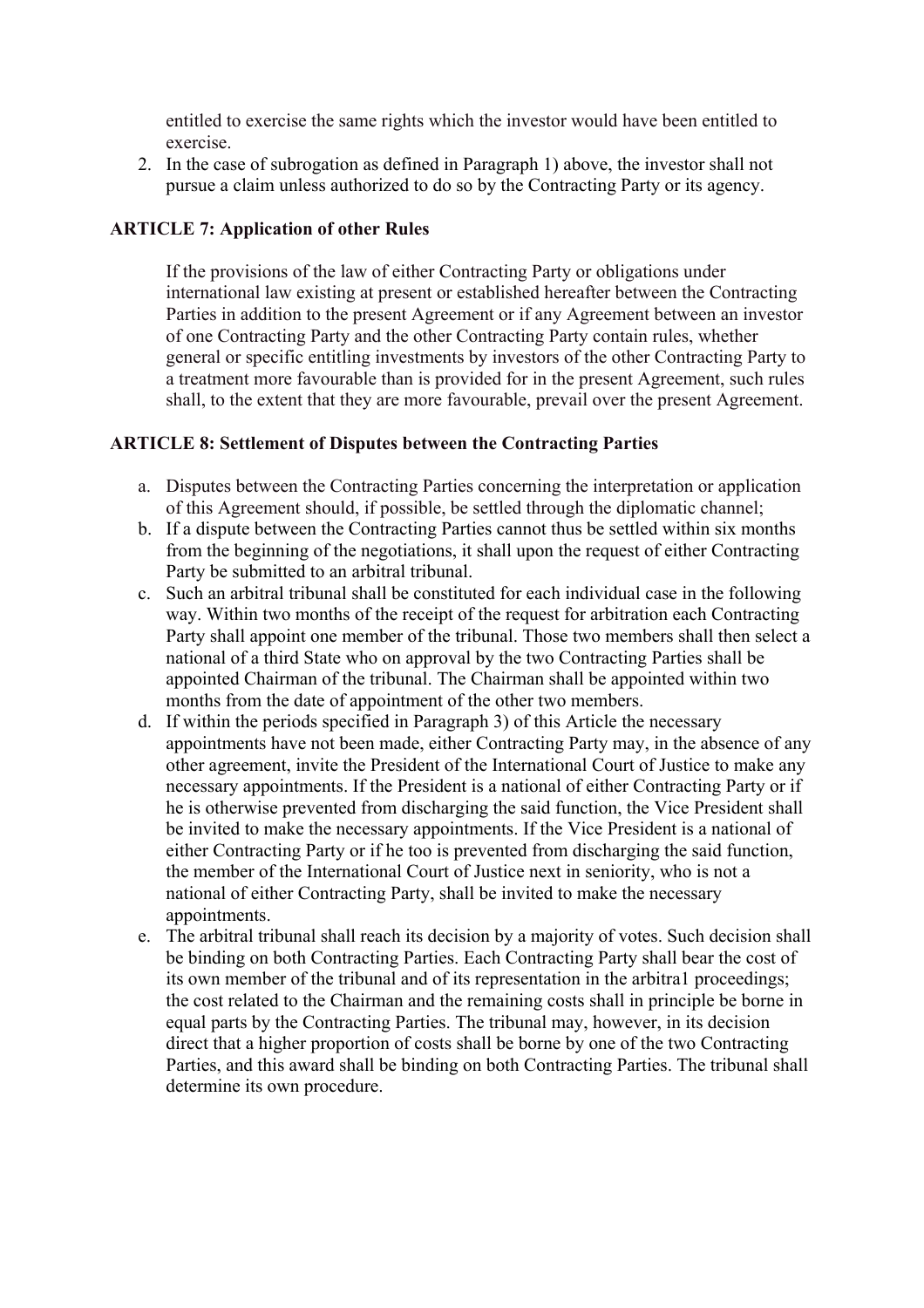# **ARTICLE 9: Settlement of Disputes Between an Investor and the Host Contracting Party**

- 1. Any dispute which arises within the terms of this Agreement concerning an investment between an investor of one Contracting Party and the other Contracting Party shall, if possible, be settled amicably.
- 2. If the dispute cannot thus be settled within six months following the date on which the dispute has been raised by either party, it may be submitted to:
	- a. the competent, tribunal of the Contracting Party in whose territory the investment was made, or
	- b. international arbitration according to the provisions of Paragraph 3).
- 3. Where a dispute has been raised by the investor and the Parties disagree as to the choice of (a) or (b), the opinion of the investor shall prevail.
- 4. Pursuant to Paragraphs 2) and 3), where an investor or a Contracting Party has submitted a dispute to the aforementioned competent tribunal of the Contracting Party where the investment has been made or to international arbitration, this choice shall be final.
- 5. In case of international arbitration, the dispute shall be submitted either to:
	- a. the International Centre for the Settlement of Investment Disputes (ICSID) created by the "Convention on the Settlement of Investment Disputes between States and Nationals of other States" opened for signature in Washington D.C. on 18<sup>th</sup> March, 1965, once both Contracting Parties herein become members thereof. As far as this provision is not compiled with, each Contracting Party consents that the dispute be submitted to arbitration under the regulations of the ICSID Additional Facility for the Administration of Conciliation, Arbitration and Fact-Finding Proceedings, or
	- b. an arbitration tribunal set up from case to case in accordance with the Arbitration Rules of the United Nations Commission on International Trade Law (UNCITRAL).
- 6. If after a period of three months following written notification of the submission of the dispute to arbitration there is not agreement on the selection of a forum under Section 5 (a) or Section 5 (b), the parties to the dispute shall be bound to submit it to the International Centre for the Settlement of Investment Disputes.
- 7. The arbitration tribunal shall decide in accordance with the provisions of this Agreement, the laws of the Contracting Party involved in the dispute, including its rules on conflict of law, the terms of any specific agreement concluded in relation to such an investment and the relevant principles of international law.
- 8. The arbitral decisions shall be final and binding for the Parties in the dispute. Each Contracting Party shall execute them in accordance with its laws.

# **ARTICLE 10: Entry into Force, duration and termination**

1. This Agreement shall enter into force on the first day of the second month following the date on which the Contracting Parties notify each other in writing that their constitutional requirements for the entry into force of this Agreement have been fulfilled. It shall remain in force for a period of ten years. Thereafter it shall remain in force until the expiration of twelve months from the date that either Contracting Party in writing notifies the other Contracting Party of its decision to terminate this Agreement.